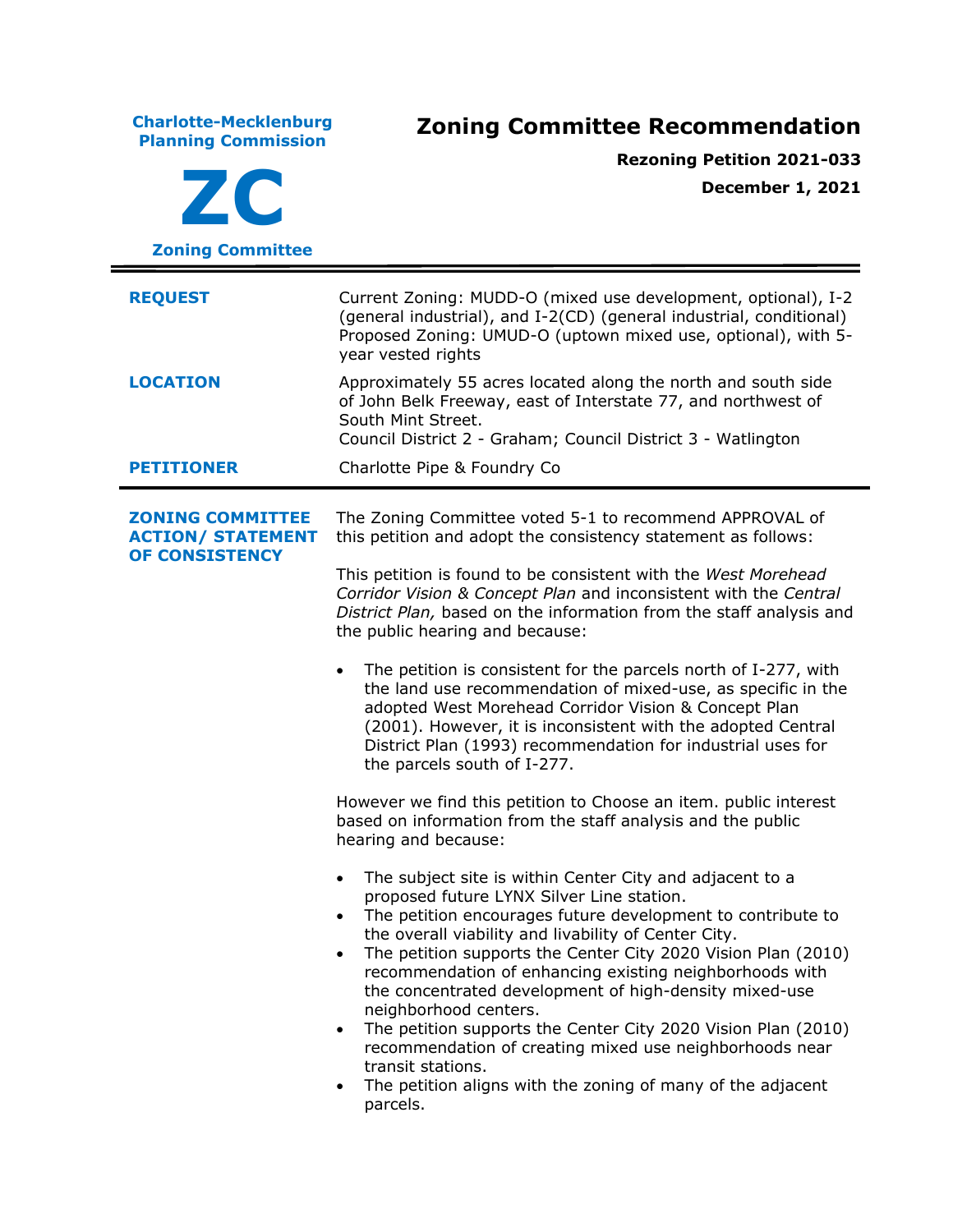• The petition also aligns with the draft Charlotte Center City 2040 Vision Plan (not yet adopted) idea to create a lively mixed-use district at this site.

The approval of this petition will revise the adopted future land use as specified by the *Central District Plan (1993)*, from industrial uses to mixed-uses for the site.

|          | Motion/Second: Welton / Blumenthal        |
|----------|-------------------------------------------|
| Yeas:    | Blumenthal, Chirinos, Rhodes, Samuel, and |
|          | Welton                                    |
| Nays:    | Spencer                                   |
| Absent:  | Ham                                       |
| Recused: | None                                      |

**ZONING COMMITTEE DISCUSSION** Staff provided a summary of the petition, noting recommended land uses per the adopted plans. Staff noted changes since the public hearing, including addition of an optional provision somewhat addressing the open space issue. Staff indicated that the petitioner has worked with Mecklenburg County Park and Recreation to produce a note committing to a minimum of 2 acres of open space with 1 acre being publicly available in perpetuity. Staff noted that the amount of open space may increase during the life of the project.

> Commissioner Blumenthal expressed that additional conversations assisted in shining light on the scope of the project and the appropriateness of rezoning the site now versus later.

Commissioner Chirinos expressed an improved understanding of the aspirations of the project and how the proposal relates to transportation projects and future developments. She noted the project will be a gateway to Charlotte and the Airport.

Commissioner Spencer expressed appreciation for the petitioner working with transportation staff on commitments, particularly related to the Silver Line. Commissioner Spencer expressed concerns over the potential for the proposal to produce a high volume of vehicle trips, uncertainty about uses, and lack of detail on the site plan. Commissioner Spencer expressed concerns about the potential deal making aspect and the remaining outstanding issues.

Commissioner Samuel expressed a higher comfort level with the project navigating through Economic Development and Department of Transportation, and the commitment to continue to work towards a transformative project.

There was no further discussion of this petition.

**MINORITY OPINION** Commissioner Spencer expressed appreciation for the petitioner working with transportation staff on commitments, particularly related to the Silver Line. Commissioner Spencer expressed concerns over the potential for the proposal to produce a high volume of vehicle trips, uncertainty about uses, and lack of detail on the site plan. Commissioner Spencer expressed concerns